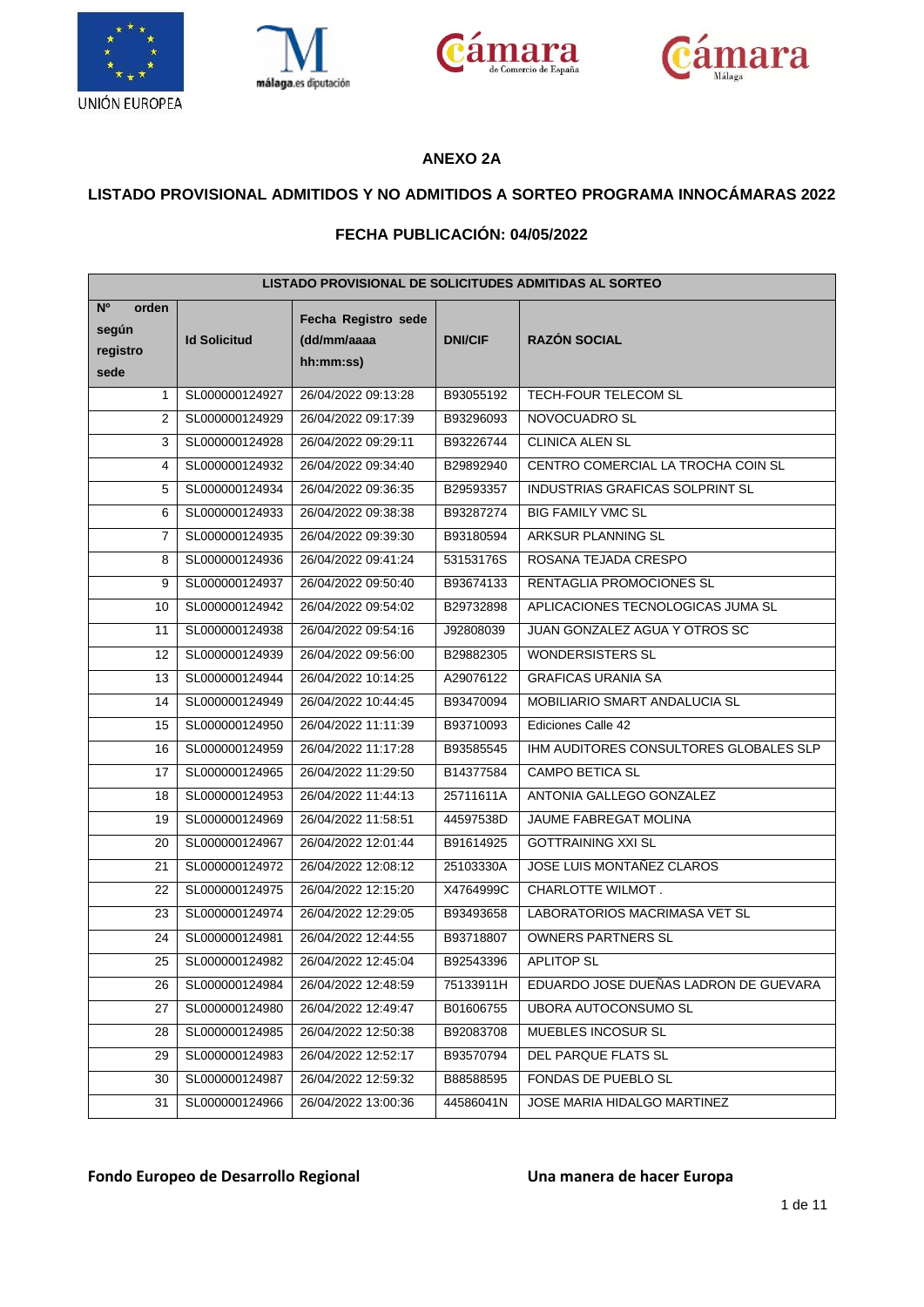







| LISTADO PROVISIONAL DE SOLICITUDES ADMITIDAS AL SORTEO |                     |                                                 |                |                                                              |  |
|--------------------------------------------------------|---------------------|-------------------------------------------------|----------------|--------------------------------------------------------------|--|
| N <sup>o</sup><br>orden<br>según<br>registro<br>sede   | <b>Id Solicitud</b> | Fecha Registro sede<br>(dd/mm/aaaa<br>hh:mm:ss) | <b>DNI/CIF</b> | <b>RAZÓN SOCIAL</b>                                          |  |
| 32                                                     | SL000000124988      | 26/04/2022 13:28:01                             | B93292720      | CORESOFT CLINIC SL                                           |  |
| 33                                                     | SL000000124992      | 26/04/2022 13:37:12                             | B93609931      | LA INDIANOIBERICA SL                                         |  |
| 34                                                     | SL000000124994      | 26/04/2022 13:45:21                             | X5234284J      | <b>MARIA FIRSOVA ---</b>                                     |  |
| 35                                                     | SL000000124996      | 26/04/2022 13:53:24                             | B06886725      | <b>ACENTOS RENT SL</b>                                       |  |
| 36                                                     | SL000000124995      | 26/04/2022 13:56:56                             | B93543668      | KARINTIA SERVICIOS INTEGRALES SL                             |  |
| 37                                                     | SL000000125004      | 26/04/2022 15:02:04                             | 53685139B      | <b>GERMAN NAVAS RODRIGUEZ</b>                                |  |
| 38                                                     | SL000000125012      | 26/04/2022 16:40:06                             | 09018584P      | ROCIO ARROYO ORTEGA                                          |  |
| 39                                                     | SL000000125013      | 26/04/2022 16:45:09                             | B83621219      | DETECTYS SOCIEDAD LIMITADA                                   |  |
| 40                                                     | SL000000125019      | 26/04/2022 18:06:48                             | B92663442      | PATRIMONIO FERNANDEZ COBOS SL                                |  |
| 41                                                     | SL000000125020      | 26/04/2022 18:14:07                             | B29878980      | COMPONENTES DE TRAFICO VERTICAL SL                           |  |
| 42                                                     | SL000000125016      | 26/04/2022 18:17:30                             | B93041507      | BOXI Y LA BUGANVILLA SL.                                     |  |
| 43                                                     | SL000000125021      | 26/04/2022 18:21:19                             | B42979179      | PRODUCTOS SELECTOS J3M S.L.                                  |  |
| 44                                                     | SL000000125023      | 26/04/2022 18:26:10                             | B92943984      | LOZANO Y LLANOS CONSULTORES SL                               |  |
| 45                                                     | SL000000125024      | 26/04/2022 18:30:42                             | 71009910D      | MANUEL LOZANO POSE                                           |  |
| 46                                                     | SL000000125027      | 26/04/2022 19:40:36                             | B29787744      | ANDALUZA DE ELECTRICIDAD Y AIRE                              |  |
|                                                        |                     |                                                 |                | ACONDICIONADO SL                                             |  |
| 47                                                     | SL000000125060      | 27/04/2022 09:07:25                             | B93455483      | DEBLA CURSOS ESPAÑOL SL                                      |  |
| 48                                                     | SL000000125070      | 27/04/2022 09:17:03                             | B29559044      | <b>VOLTIAM SL</b>                                            |  |
| 49                                                     | SL000000125072      | 27/04/2022 09:24:50                             | B93052348      | <b>HERECU SL</b>                                             |  |
| 50                                                     | SL000000125073      | 27/04/2022 09:32:56                             | B93144459      | <b>INVERSIONES TALLAVI SL</b>                                |  |
| 51                                                     | SL000000125074      | 27/04/2022 09:34:11                             | B02646446      | <b>EDVENTURE ANALYTICS SL</b>                                |  |
| 52                                                     | SL000000125077      | 27/04/2022 10:07:42                             | B92525716      | FORMACION Y ESPECIALIZACION EN SEGURIDAD<br>PRIVADA SL       |  |
| 53                                                     | SL000000125082      | 27/04/2022 10:25:19                             | B93324200      | F. B. INTEC SL                                               |  |
| 54                                                     | SL000000125084      | 27/04/2022 10:54:27                             | B93498897      | <b>ESSELENT CLEAN SL</b>                                     |  |
| 55                                                     | SL000000125086      | 27/04/2022 10:59:41                             | B93528842      | <b>ESSELENT INTEGRA SL</b>                                   |  |
| 56                                                     | SL000000125087      | 27/04/2022 11:06:31                             | B93464691      | <b>COLABORUM SL</b>                                          |  |
| 57                                                     | SL000000125088      | 27/04/2022 11:20:02                             | B93058576      | <b>CONVERSALIA SL</b>                                        |  |
| 58                                                     | SL000000125089      | 27/04/2022 11:25:52                             | A92799568      | ASESORES LOCALES CONSULTORIA SA                              |  |
| 59                                                     | SL000000125079      | 27/04/2022 11:26:34                             | B92097047      | ANP SERVICIO DE PREVENCION AJENO SL                          |  |
| 60                                                     | SL000000125090      | 27/04/2022 11:29:26                             | B92107473      | CONSULTORIA DE IMPLANTACION DE CALIDAD SL                    |  |
| 61                                                     | SL000000125091      | 27/04/2022 11:33:19                             | B93629665      | AL TRAFICO Y MOVILIDAD SEGURA SL                             |  |
| 62                                                     | SL000000125094      | 27/04/2022 12:14:53                             | B93730661      | ESTUDIO DE DESARROLLO TECNOLOGICO<br><b>EMPRESARIAL</b>      |  |
| 63                                                     | SL000000125098      | 27/04/2022 12:23:06                             | B93205482      | <b>G.E.S GOYMAR SL</b>                                       |  |
| 64                                                     | SL000000125097      | 27/04/2022 12:23:09                             | B02725208      | LMP FONTANERIA EN GENERAL SL                                 |  |
| 65                                                     | SL000000125101      | 27/04/2022 12:33:48                             | B93365898      | <b>IBERICA SISTEMAS DE ANDAMIOS Y ELEVACION</b><br><b>SL</b> |  |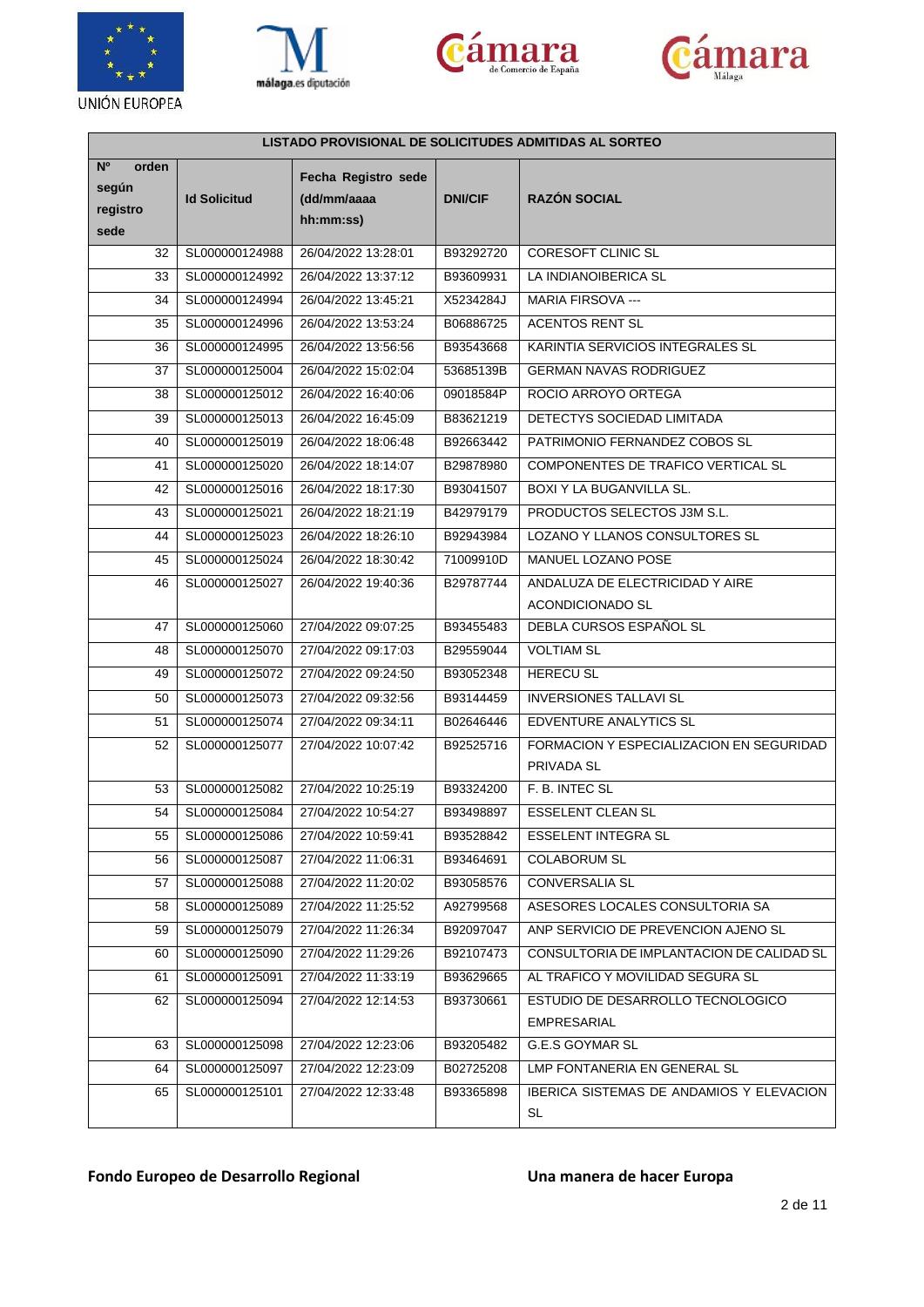







| LISTADO PROVISIONAL DE SOLICITUDES ADMITIDAS AL SORTEO |                     |                                                 |                |                                         |  |
|--------------------------------------------------------|---------------------|-------------------------------------------------|----------------|-----------------------------------------|--|
| N <sup>o</sup><br>orden<br>según<br>registro<br>sede   | <b>Id Solicitud</b> | Fecha Registro sede<br>(dd/mm/aaaa<br>hh:mm:ss) | <b>DNI/CIF</b> | <b>RAZÓN SOCIAL</b>                     |  |
| 66                                                     | SL000000125095      | 27/04/2022 12:39:30                             | B93378347      | <b>ABACO FACTORY SL</b>                 |  |
| 67                                                     | SL000000125104      | 27/04/2022 12:41:11                             | 44598764Q      | <b>IRENE OTERMIN BOZA</b>               |  |
| 68                                                     | SL000000125105      | 27/04/2022 12:41:38                             | B93312403      | INSTALACIONES, REFORMAS, CONSTRUCCION,  |  |
|                                                        |                     |                                                 |                | SERVICIOS Y OBRAS SIGLO XXI SL          |  |
| 69                                                     | SL000000125109      | 27/04/2022 13:21:05                             | B29076270      | <b>TALLERES MARTIN SL</b>               |  |
| 70                                                     | SL000000125103      | 27/04/2022 13:23:37                             | B93547370      | MARAVILLAS PROGRAMAS INTERNACIONALES SL |  |
| 71                                                     | SL000000125110      | 27/04/2022 13:33:32                             | 79016446S      | <b>IGNACIO NUÑEZ RIVERA</b>             |  |
| 72                                                     | SL000000125111      | 27/04/2022 13:35:13                             | B92900950      | CONTROL HIGIENICO SANITARIO SL          |  |
| 73                                                     | SL000000125114      | 27/04/2022 13:40:15                             | B93688208      | SILVYS PROFESIONAL COSMETIC SL          |  |
| 74                                                     | SL000000125108      | 27/04/2022 17:15:06                             | B93393924      | SOCIETATIS COSTA DEL SOL SL             |  |
| 75                                                     | SL000000125018      | 27/04/2022 17:32:12                             | 24073379S      | JOSEFINA ARRABAL MARTIN                 |  |
| 76                                                     | SL000000125127      | 27/04/2022 17:48:23                             | 33352218X      | YOLANDA BECERRA MORA                    |  |
| 77                                                     | SL000000125133      | 27/04/2022 18:55:36                             | Y7822253J      | BERNARDITA CARMEN PAZ MANSILLA CALDERON |  |
| 78                                                     | SL000000125129      | 27/04/2022 19:00:09                             | 74866964D      | RAFAEL BENITEZ LEBRON                   |  |
| 79                                                     | SL000000125137      | 27/04/2022 20:08:21                             | B29646593      | <b>MEPLANAR SLP</b>                     |  |
| 80                                                     | SL000000125153      | 28/04/2022 09:14:29                             | B92304385      | AVANZADA 7 SL                           |  |
| 81                                                     | SL000000125154      | 28/04/2022 09:24:08                             | B93321453      | SUTELINCO SL                            |  |
| 82                                                     | SL000000125151      | 28/04/2022 09:29:43                             | B93273043      | POLICLINICA LACIBIS MARTINEZ SL         |  |
| 83                                                     | SL000000125158      | 28/04/2022 09:45:41                             | B42759498      | <b>WEVOICE SOCIEDAD LIMITADA</b>        |  |
| 84                                                     | SL000000125165      | 28/04/2022 11:09:32                             | 14624740Y      | VANESSA TENORIO CUERVA                  |  |
| 85                                                     | SL000000125166      | 28/04/2022 11:12:20                             | B04971909      | FIN4US CREDIT STORE, S.L.               |  |
| 86                                                     | SL000000125167      | 28/04/2022 11:21:36                             | B92972124      | CORPORACION VERTICE 1979 SL             |  |
| 87                                                     | SL000000125169      | 28/04/2022 11:27:30                             | B98251598      | EDITORIAL ELEARNING SL                  |  |
| 88                                                     | SL000000125170      | 28/04/2022 11:33:55                             | B93639946      | KEOPS-CRUZADO MOLINA 1979 SL            |  |
| 89                                                     | SL000000125175      | 28/04/2022 12:06:15                             | B11305000      | <b>MASTER CUM LAUDE SL</b>              |  |
| 90                                                     | SL000000125177      | 28/04/2022 12:13:21                             | B98138274      | <b>VERTICE FORMACION Y EMPLEO SL</b>    |  |
| 91                                                     | SL000000125174      | 28/04/2022 12:14:25                             | A81853970      | CABOPINO CLUB DE GOLF, S.A.             |  |
| 92                                                     | SL000000125168      | 28/04/2022 12:14:55                             | B93271328      | <b>TAX FUNDS SL</b>                     |  |
| 93                                                     | SL000000125178      | 28/04/2022 12:20:55                             | B04825238      | BONGO ADECUACIONES SL                   |  |
| 94                                                     | SL000000125180      | 28/04/2022 12:27:54                             | B93574333      | GOURMET DOSVEGAS SL                     |  |
| 95                                                     | SL000000125181      | 28/04/2022 12:31:11                             | B42978296      | GRUPO COSTAVEGA 2021, S.L.              |  |
| 96                                                     | SL000000125107      | 28/04/2022 12:41:47                             | B93655280      | DISTRIBUCIONES DISESA COSTA DEL SOL SL  |  |
| 97                                                     | SL000000125186      | 28/04/2022 12:44:45                             | B93072650      | SICAP HEALTHCARE SLP                    |  |
| 98                                                     | SL000000125187      | 28/04/2022 12:49:40                             | B93726164      | LAMARCA RESORTS SL                      |  |
| 99                                                     | SL000000125161      | 28/04/2022 13:23:20                             | B93295608      | HISPANOCONTROL AUDITORES SLP            |  |
| 100                                                    | SL000000125193      | 28/04/2022 13:27:13                             | B04962825      | <b>HOBBYFRIKI MARKET SL</b>             |  |
| 101                                                    | SL000000125195      | 28/04/2022 13:30:03                             | B93573020      | OCEANAUTICMARWAN SL                     |  |
| 102                                                    | SL000000125196      | 28/04/2022 13:31:30                             | B93413573      | MALAKA SOL PROPERTIES SL                |  |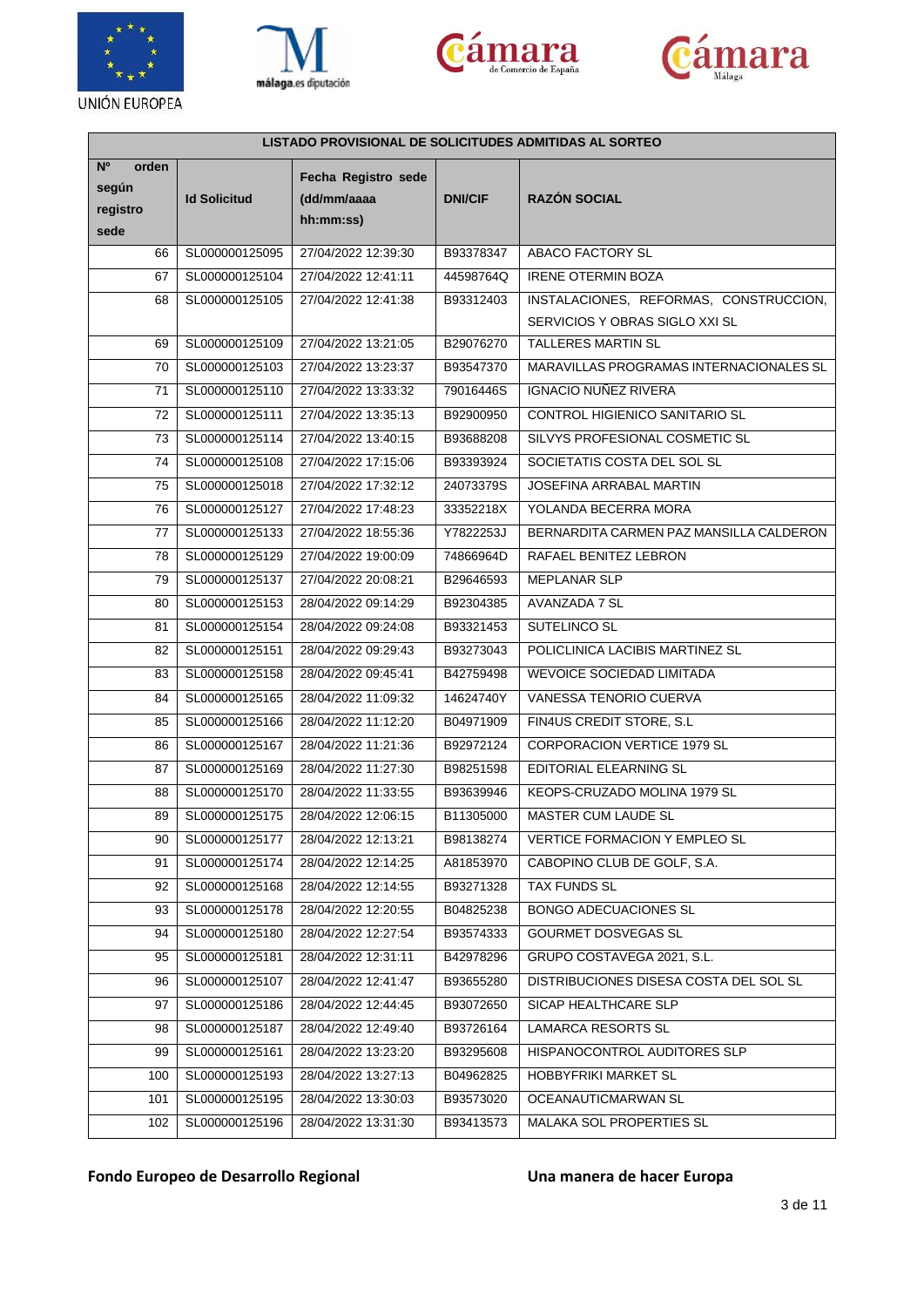







| LISTADO PROVISIONAL DE SOLICITUDES ADMITIDAS AL SORTEO |                     |                                                 |                |                                                                                     |  |
|--------------------------------------------------------|---------------------|-------------------------------------------------|----------------|-------------------------------------------------------------------------------------|--|
| N <sup>o</sup><br>orden<br>según<br>registro<br>sede   | <b>Id Solicitud</b> | Fecha Registro sede<br>(dd/mm/aaaa<br>hh:mm:ss) | <b>DNI/CIF</b> | <b>RAZÓN SOCIAL</b>                                                                 |  |
| 103                                                    | SL000000125194      | 28/04/2022 13:32:18                             | B93700151      | DESARROLLO TILOS DE LA AURORA SL                                                    |  |
| 104                                                    | SL000000125199      | 28/04/2022 13:37:44                             | B93643443      | CONDE GUADALHORCE SL                                                                |  |
| 105                                                    | SL000000125201      | 28/04/2022 13:37:47                             | B92816230      | LIMPIEZAS FRAMILIMZA SL                                                             |  |
| 106                                                    | SL000000125202      | 28/04/2022 13:43:06                             | B02851137      | XISSCA EXCLUSIVE SHOP, SOCIEDAD LIMITADA                                            |  |
| 107                                                    | SL000000125200      | 28/04/2022 13:44:53                             | B91787424      | <b>INTEGRA</b><br><b>FACILITY</b><br><b>SERVICES</b><br>SOCIEDAD<br><b>LIMITADA</b> |  |
| 108                                                    | SL000000125207      | 28/04/2022 13:49:58                             | B93007730      | MAHATMA ARQUITECTOS SLP                                                             |  |
| 109                                                    | SL000000125206      | 28/04/2022 13:50:20                             | B53185260      | OLE BULL INVEST SL                                                                  |  |
| 110                                                    | SL000000125208      | 28/04/2022 14:06:36                             | B29858966      | SERSATJO SL                                                                         |  |
| 111                                                    | SL000000125209      | 28/04/2022 14:06:43                             | B92083187      | ELECTRO AUTO A. MORENO SL                                                           |  |
| 112                                                    | SL000000125210      | 28/04/2022 14:11:34                             | B29435260      | ORES Y BRYAN CORREDURIA DE SEGUROS SL                                               |  |
| 113                                                    | SL000000125211      | 28/04/2022 14:20:10                             | B93269777      | <b>HARPER</b>                                                                       |  |
| 114                                                    | SL000000125212      | 28/04/2022 14:20:26                             | B16751570      | CREDICAND SUSCRIPCION DE RIESGOS, SL                                                |  |
| 115                                                    | SL000000125222      | 28/04/2022 14:58:48                             | 08923780X      | <b>JUAN JOSE RAMOS FLORES</b>                                                       |  |
| 116                                                    | SL000000125221      | 28/04/2022 15:01:08                             | B93337913      | <b>CYGNUS HT SL</b>                                                                 |  |
| 117                                                    | SL000000125223      | 28/04/2022 15:16:25                             | B93551935      | SIGOEUROPA SL                                                                       |  |
| 118                                                    | SL000000125162      | 28/04/2022 15:16:37                             | F93367290      | GRUPO DEIDEV, S.COOP.AND                                                            |  |
| 119                                                    | SL000000125224      | 28/04/2022 15:16:42                             | B92812411      | NEGOSEGUR 2007 SL                                                                   |  |
| 120                                                    | SL000000125225      | 28/04/2022 15:21:54                             | 74850651A      | FRANCISCO JAVIER MUÑOZ GARCIA                                                       |  |
| 121                                                    | SL000000125226      | 28/04/2022 15:54:25                             | B93737633      | DYZ REFRIGERACION INDUSTRIAL SL                                                     |  |
| 122                                                    | SL000000125229      | 28/04/2022 16:21:13                             | 74840591V      | JUAN MANUEL JIMENEZ BERNALDEZ                                                       |  |
| 123                                                    | SL000000125230      | 28/04/2022 16:49:23                             | B93036986      | <b>GRUPO HRC HOME SL</b>                                                            |  |
| 124                                                    | SL000000125232      | 28/04/2022 16:50:45                             | B92807924      | MAQUINARIA Y MOBILIARIO DE HOSTELERIA<br>EURHOSTEL SLL                              |  |
| 125                                                    | SL000000125235      | 28/04/2022 17:07:48                             | B93002541      | RATING EMPRESARIAL SL                                                               |  |
| 126                                                    | SL000000125231      | 28/04/2022 17:20:16                             | B93725851      | NANOKI INNOVATIONS S.L.                                                             |  |
| 127                                                    | SL000000125238      | 28/04/2022 18:05:26                             | 77492834S      | MARIA VICTORIA SOSA MARTIN                                                          |  |
| 128                                                    | SL000000125239      | 28/04/2022 18:13:00                             | B29510682      | AUTOCARES ESTEPONA SL                                                               |  |
| 129                                                    | SL000000125240      | 28/04/2022 18:19:14                             | B9307886       | LA PLAYA ESCUELA DE ESPAÑOL SL                                                      |  |
| 130                                                    | SL000000125242      | 28/04/2022 18:24:51                             | B29818002      | <b>RIOS TRAVEL SL</b>                                                               |  |
| 131                                                    | SL000000125245      | 28/04/2022 18:31:39                             | B92973759      | COMIC STORES GROUP SL                                                               |  |
| 132                                                    | SL000000125246      | 28/04/2022 18:43:19                             | B42897207      | <b>COPYRAP EXPANSION SL</b>                                                         |  |
| 133                                                    | SL000000125247      | 28/04/2022 18:57:16                             | B93606028      | COPYRAP EL VISO SL                                                                  |  |
| 134                                                    | SL000000125249      | 28/04/2022 19:13:49                             | B67887885      | JARDIES GAMING SL                                                                   |  |
| 135                                                    | SL000000125251      | 28/04/2022 19:38:43                             | 74865682S      | JOSE MANUEL BURGOS CARRERAS                                                         |  |
| 136                                                    | SL000000125253      | 28/04/2022 20:04:34                             | B93362465      | PREVENCION Y CONTROL SANITARIO SL                                                   |  |
| 137                                                    | SL000000125255      | 28/04/2022 22:09:53                             | B93089464      | COMUNICA. DK TRANSLATIONS SL                                                        |  |
| 138                                                    | SL000000125257      | 28/04/2022 23:25:39                             | 33387857E      | ADELINA SANCHEZ PADILLA                                                             |  |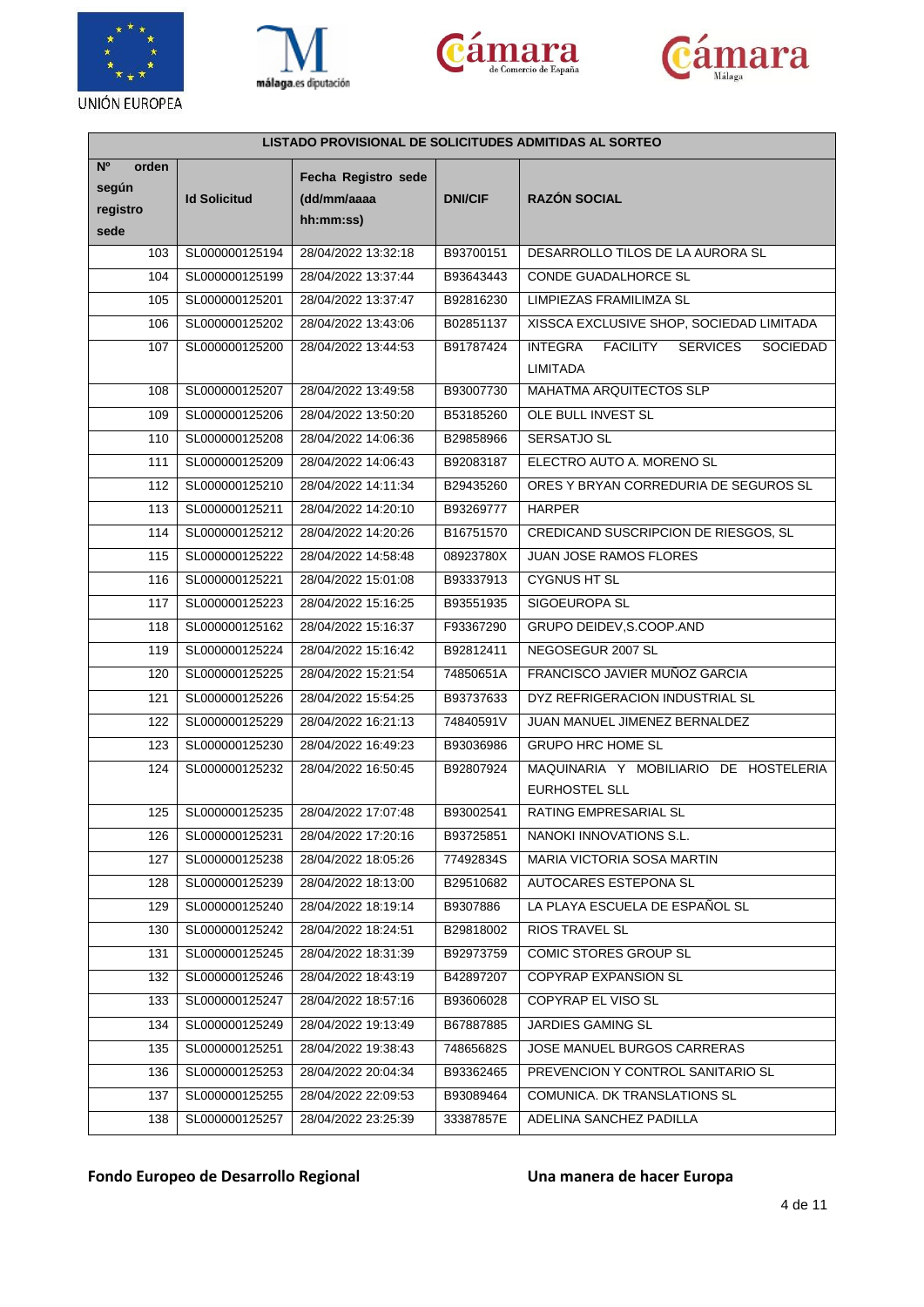







| LISTADO PROVISIONAL DE SOLICITUDES ADMITIDAS AL SORTEO |                     |                                                 |                |                                                                 |  |
|--------------------------------------------------------|---------------------|-------------------------------------------------|----------------|-----------------------------------------------------------------|--|
| N <sup>o</sup><br>orden<br>según<br>registro<br>sede   | <b>Id Solicitud</b> | Fecha Registro sede<br>(dd/mm/aaaa<br>hh:mm:ss) | <b>DNI/CIF</b> | <b>RAZÓN SOCIAL</b>                                             |  |
| 139                                                    | SL000000125261      | 29/04/2022 08:35:35                             | B92814060      | TRANSPORTES DISCRECIONALES MALAGA SL                            |  |
| 140                                                    | SL000000125263      | 29/04/2022 08:58:38                             | B93553469      | <b>BELUPAMURO SL</b>                                            |  |
| 141                                                    | SL000000125264      | 29/04/2022 09:13:17                             | B93634103      | CLICK TO GO 2018 SL                                             |  |
| 142                                                    | SL000000125267      | 29/04/2022 09:39:04                             | B93380087      | CLOTHINE BUSINESS GROUP SL                                      |  |
| 143                                                    | SL000000125273      | 29/04/2022 10:11:11                             | 75101625R      | MARIA DE LOS ANGELES LIÑAN ESCUDERO                             |  |
| 144                                                    | SL000000125271      | 29/04/2022 10:12:24                             | B29390556      | CERRAJERIA ARTISTICA CORTES SL                                  |  |
| 145                                                    | SL000000125274      | 29/04/2022 10:14:47                             | B93324457      | EXPLOTACIONES HOSTELERAS DURAN SL                               |  |
| 146                                                    | SL000000125276      | 29/04/2022 10:25:04                             | B29732872      | <b>COMERCIAL JOSENDE SL</b>                                     |  |
| 147                                                    | SL000000125277      | 29/04/2022 10:29:37                             | B92881754      | OASIS URBANO MEDIOAMBIENTE SLNE                                 |  |
| 148                                                    | SL000000125279      | 29/04/2022 10:31:58                             | B93724029      | RENTHAS HOSPITALITY AUTOMATIC SERVICES                          |  |
|                                                        |                     |                                                 |                | <b>SL</b>                                                       |  |
| 149                                                    | SL000000125280      | 29/04/2022 10:35:03                             | B93560548      | EMPRESA VERDE & ECONOMIA SOCIA SL                               |  |
| 150                                                    | SL000000125282      | 29/04/2022 10:38:52                             | B92418359      | CLINICAS GUADALHORCE SL                                         |  |
| 151                                                    | SL000000125283      | 29/04/2022 10:43:59                             | B93443547      | <b>GESTRASAL SALUD</b>                                          |  |
| 152                                                    | SL000000125284      | 29/04/2022 10:48:09                             | B16974677      | <b>GRIDLINES ENGINEERING SL</b>                                 |  |
| 153                                                    | SL000000125285      | 29/04/2022 10:49:27                             | B93300515      | <b>GESTRASAL SL</b>                                             |  |
| 154                                                    | SL000000125286      | 29/04/2022 10:49:44                             | B98358112      | SIMPLICISSIMUS BUSINESS SL                                      |  |
| 155                                                    | SL000000125288      | 29/04/2022 11:13:09                             | B29514437      | AGROBROKER ANTEQUERA SL                                         |  |
| 156                                                    | SL000000125289      | 29/04/2022 11:23:43                             | B93337483      | HOSTELTUR EUROPA SL                                             |  |
| 157                                                    | SL000000125292      | 29/04/2022 11:24:02                             | B92962083      | ROSE & CLAVEL ACCOUNTANTS SL                                    |  |
| 158                                                    | SL000000125293      | 29/04/2022 11:26:17                             | B92039908      | RECICLADOS Y DESGUACES INDUSTRIALES Y DE<br>AUTOMOCION P Y V SL |  |
| 159                                                    | SL000000125295      | 29/04/2022 11:28:22                             | B29731668      | FAY                                                             |  |
| 160                                                    | SL000000125297      | 29/04/2022 11:34:01                             | B92020296      | <b>UHY FAY</b>                                                  |  |
| 161                                                    | SL000000125296      | 29/04/2022 11:36:21                             | B92589456      | <b>ID ABOGADOS SLP</b>                                          |  |
| 162                                                    | SL000000125298      | 29/04/2022 11:40:46                             | B93337905      | <b>SERVITUR EUROPA SL</b>                                       |  |
| 163                                                    | SL000000125299      | 29/04/2022 11:48:14                             | B92931534      | <b>GRUPO AML</b>                                                |  |
| 164                                                    | SL000000125300      | 29/04/2022 11:49:04                             | A92362193      | SERVIALL MULTISERVICIOS SA                                      |  |
| 165                                                    | SL000000125307      | 29/04/2022 12:28:09                             | B42935643      | FLOWORDER SPAIN SOCIEDAD LIMITADA                               |  |
| 166                                                    | SL000000125308      | 29/04/2022 12:28:47                             | G29081130      | ASOC PAD.HIJOS D.PSQ.SAN VICENTE DE PAUL                        |  |
| 167                                                    | SL000000125309      | 29/04/2022 12:34:49                             | B93218287      | <b>GECOR SYSTEM SL</b>                                          |  |
| 168                                                    | SL000000125310      | 29/04/2022 12:35:31                             | B92193770      | <b>URINCI SL</b>                                                |  |
| 169                                                    | SL000000125314      | 29/04/2022 12:50:29                             | B29391182      | INTERMARK CORREDURIA DE SEGUROS SL                              |  |
| 170                                                    | SL000000125312      | 29/04/2022 12:55:42                             | B93405496      | DISTRIBUIDORA DE SISTEMAS DE CIERRE SL                          |  |
| 171                                                    | SL000000125316      | 29/04/2022 12:58:21                             | B92978337      | CABA Y GASCON SL                                                |  |
| 172                                                    | SL000000125270      | 29/04/2022 13:02:37                             | 74843802P      | ROCIO BARBA RUIZ                                                |  |
| 173                                                    | SL000000125319      | 29/04/2022 13:07:24                             | 24177437K      | JENARO JOSE LOPEZ SUAREZ                                        |  |
| 174                                                    | SL000000125320      | 29/04/2022 13:15:24                             | B92975051      | ANTEQUERANA DE ARQUITECTURA TECNICA SL                          |  |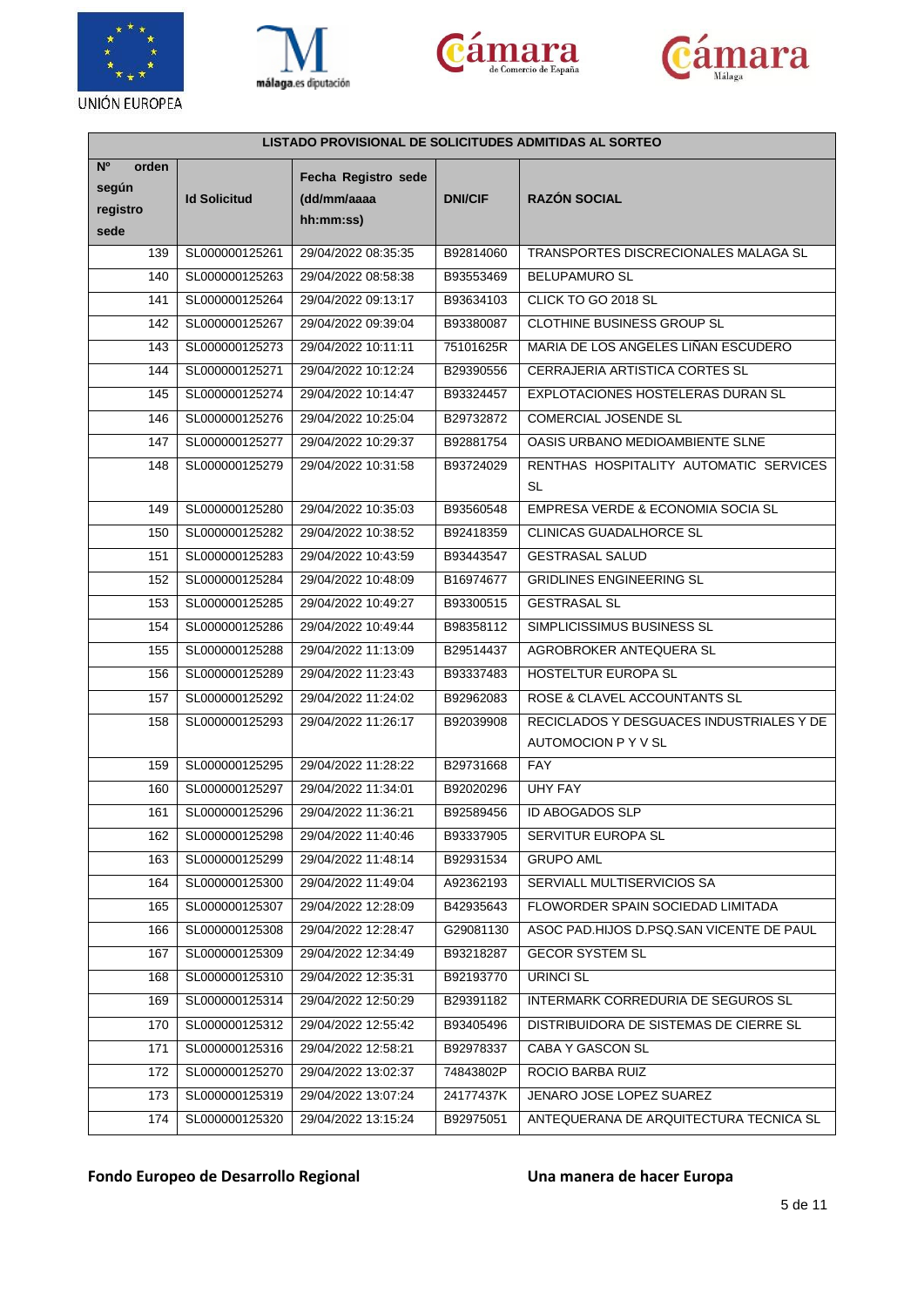







| <b>LISTADO PROVISIONAL DE SOLICITUDES ADMITIDAS AL SORTEO</b> |                     |                                                 |                |                                                          |  |
|---------------------------------------------------------------|---------------------|-------------------------------------------------|----------------|----------------------------------------------------------|--|
| N <sup>o</sup><br>orden<br>según<br>registro<br>sede          | <b>Id Solicitud</b> | Fecha Registro sede<br>(dd/mm/aaaa<br>hh:mm:ss) | <b>DNI/CIF</b> | <b>RAZÓN SOCIAL</b>                                      |  |
| 175                                                           | SL000000125318      | 29/04/2022 13:15:43                             | B29653417      | NARBONA SOLIS SL                                         |  |
| 176                                                           | SL000000125321      | 29/04/2022 13:19:19                             | B93069425      | MEDICAL 10 SL                                            |  |
| 177                                                           | SL000000125315      | 29/04/2022 13:25:38                             | B92227925      | FRANCISCO NAVARRO ZURITA SL                              |  |
| 178                                                           | SL000000125326      | 29/04/2022 13:57:14                             | 53373427H      | ALEJANDRO BECERRA MEDINA                                 |  |
| 179                                                           | SL000000125323      | 29/04/2022 14:08:23                             | 45577876H      | KATHERINE CARDONA GIRALDO                                |  |
| 180                                                           | SL000000125325      | 29/04/2022 14:09:10                             | 25085750H      | ANTONIO JESUS LUQUE CABRERA                              |  |
| 181                                                           | SL000000125331      | 29/04/2022 14:11:35                             | B01690007      | AC HUB SL                                                |  |
| 182                                                           | SL000000125333      | 29/04/2022 14:14:42                             | B93653665      | ANDALUZA DE MODELADO E INGENIERIA SLP                    |  |
| 183                                                           | SL000000125335      | 29/04/2022 14:46:44                             | B93209088      | CREATE DINAMIC LAB SL                                    |  |
| 184                                                           | SL000000125336      | 29/04/2022 14:51:07                             | B29888104      | CORREDURIA TE ASEGURO CORREDURIA DE<br><b>SEGUROS SL</b> |  |
| 185                                                           | SL000000125337      | 29/04/2022 15:02:12                             | B06779342      | ORGANIC REPUBLIC RESIDENCES SL                           |  |
| 186                                                           | SL000000125338      | 29/04/2022 15:11:14                             | B93589158      | PRIME PROJECT MANAGEMENT SL                              |  |
| 187                                                           | SL000000125339      | 29/04/2022 15:19:11                             | B09647496      | METAPRIME INVERSIONES TECNOLOGICAS SL                    |  |
| 188                                                           | SL000000125341      | 29/04/2022 15:24:35                             | B92511310      | PRIME ANDALUS SL                                         |  |
| 189                                                           | SL000000125342      | 29/04/2022 15:31:29                             | B86320249      | PRIME INVERSIONES INMOBILIARIAS SL                       |  |
| 190                                                           | SL000000125348      | 29/04/2022 18:17:40                             | 33369897W      | MARIA DEL MAR CABALLERO ROMERO                           |  |
| 191                                                           | SL000000125349      | 29/04/2022 19:26:38                             | B92115823      | STANDBY CONSULTORES SL                                   |  |
| 192                                                           | SL000000125351      | 29/04/2022 20:51:08                             | B29435344      | GENERAL DE ALIMENTACION ALMIX SL                         |  |
| 193                                                           | SL000000125353      | 30/04/2022 10:36:36                             | B42966457      | CRYPTO TECH SOLUTIONS, S.L.                              |  |
| 194                                                           | SL000000125357      | 30/04/2022 22:03:30                             | 38079761H      | <b>CARMEN COSTA ALANDI</b>                               |  |
| 195                                                           | SL000000125358      | 30/04/2022 22:45:41                             | 74935094J      | DAVID TIRADO MATEOS                                      |  |
| 196                                                           | SL000000125359      | 30/04/2022 22:50:56                             | B67687798      | <b>GROWII INNOVATION SL</b>                              |  |
| 197                                                           | SL000000125360      | 01/05/2022 11:53:19                             | 44576410H      | ROSA MARIA BUENO RODRIGUEZ                               |  |
| 198                                                           | SL000000125361      | 01/05/2022 13:07:45                             | 76428987X      | LAURA MARIA RABANEDA SERON                               |  |
| 199                                                           | SL000000125362      | 01/05/2022 18:11:35                             | B93548576      | SUR INNOPACK S.L.                                        |  |
| 200                                                           | SL000000125118      | 02/05/2022 10:49:14                             | B93467587      | FOREVER CYCLING SL                                       |  |
| 201                                                           | SL000000125375      | 02/05/2022 15:35:20                             | B02673283      | WYPRO 3D MEDICAL SL                                      |  |
| 202                                                           | SL000000125380      | 02/05/2022 17:49:40                             | 30514836T      | EULALIA MARIA BARRIOS PERALBO                            |  |
| 203                                                           | SL000000125381      | 02/05/2022 18:49:54                             | B29815481      | ADMINISTRACIONES RIVAS SL                                |  |
| 204                                                           | SL000000125384      | 02/05/2022 19:02:46                             | 74841411D      | CARLOS RIVAS VALERO                                      |  |
| 205                                                           | SL000000125386      | 02/05/2022 19:35:52                             | B29815461      | ADMINISTRACIONES RIVAS SL                                |  |
| 206                                                           | SL000000125387      | 02/05/2022 20:10:13                             | 77192523S      | ROCIO CEREZO AGUILAR                                     |  |
| 207                                                           | SL000000125388      | 02/05/2022 20:22:02                             | B01848688      | LAS VECINAS DEL QUINTO SL                                |  |
| 208                                                           | SL000000125389      | 02/05/2022 20:26:56                             | B42826925      | LOS MAJARETAS DEL QUINTO SL                              |  |
| 209                                                           | SL000000125390      | 02/05/2022 20:31:26                             | B93745768      | CTB CATEDRAL MALAGA SL                                   |  |
| 210                                                           | SL000000125391      | 02/05/2022 20:35:43                             | B93439867      | ALMACAR GOURMET SL                                       |  |
| 211                                                           | SL000000125392      | 02/05/2022 20:41:37                             | B93585313      | ALMACAR GELATO SL                                        |  |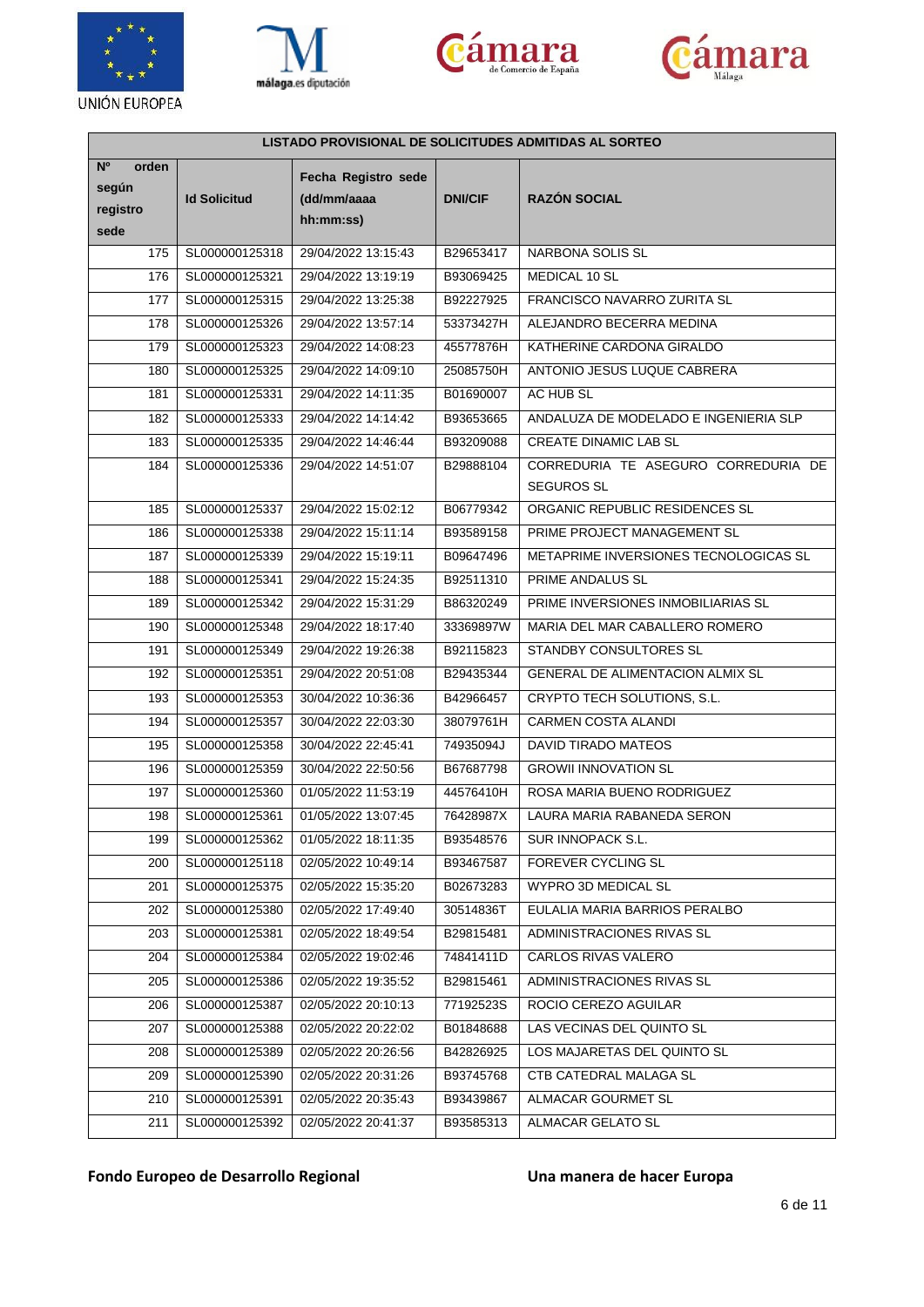







| LISTADO PROVISIONAL DE SOLICITUDES ADMITIDAS AL SORTEO |                     |                                                 |                |                                                                |  |
|--------------------------------------------------------|---------------------|-------------------------------------------------|----------------|----------------------------------------------------------------|--|
| N <sup>o</sup><br>orden<br>según<br>registro<br>sede   | <b>Id Solicitud</b> | Fecha Registro sede<br>(dd/mm/aaaa<br>hh:mm:ss) | <b>DNI/CIF</b> | <b>RAZÓN SOCIAL</b>                                            |  |
| 212                                                    | SL000000125393      | 02/05/2022 20:45:47                             | B42979401      | <b>RETAFER SHELBY SL</b>                                       |  |
| 213                                                    | SL000000125394      | 02/05/2022 20:49:27                             | B16965873      | KANIVAL BURGER SL                                              |  |
| 214                                                    | SL000000125395      | 02/05/2022 20:53:29                             | 26809845X      | RAUL MIGUEL MORALES RETAMERO                                   |  |
| 215                                                    | SL000000125396      | 02/05/2022 20:57:29                             | B93323277      | TODO TERRAZAS IBERICA SL                                       |  |
| 216                                                    | SL000000125397      | 02/05/2022 21:02:44                             | B93465367      | <b>VOLANTI CIAO SL</b>                                         |  |
| 217                                                    | SL000000125399      | 02/05/2022 21:07:20                             | B93529659      | <b>CIAO SPIAGGIA SL</b>                                        |  |
| 218                                                    | SL000000125400      | 02/05/2022 21:12:59                             | B93530913      | <b>WEEBLE FEEDING SL</b>                                       |  |
| 219                                                    | SL000000125401      | 02/05/2022 21:16:49                             | B93193928      | <b>LEXPERIENCE SL</b>                                          |  |
| 220                                                    | SL000000125403      | 02/05/2022 21:22:11                             | B93575413      | LA BEATA DE GRANADA SL                                         |  |
| 221                                                    | SL000000125402      | 02/05/2022 21:24:26                             | Y0885394T      | ALESSANDRO DI STEFANO ---                                      |  |
| 222                                                    | SL000000125404      | 02/05/2022 21:26:01                             | B93264703      | GOHIRACA 2013 SL                                               |  |
| 223                                                    | SL000000125405      | 02/05/2022 21:30:13                             | B93294056      | CORPORACION DE INVERSIONES CAVA 2000 SL                        |  |
| 224                                                    | SL000000125406      | 02/05/2022 21:33:33                             | B93323889      | VARIOS RESTAURADORES DE MALAGA SL                              |  |
| 225                                                    | SL000000125409      | 02/05/2022 23:38:45                             | 52572965W      | <b>EMERITO BEJAR MEDINA</b>                                    |  |
| 226                                                    | SL000000125410      | 03/05/2022 07:46:15                             | B93541423      | ALEBAN AGP SL                                                  |  |
| 227                                                    | SL000000125411      | 03/05/2022 07:49:33                             | 74829345H      | ROBERTO CARLOS BANDERA PARRA                                   |  |
| 228                                                    | SL000000125413      | 03/05/2022 08:53:55                             | B92429265      | <b>EXPLOTACIONES</b><br><b>DEPORTIVAS</b><br>DE<br><b>ALTO</b> |  |
|                                                        |                     |                                                 |                | RENDIMIENTO MALAGUEÑO                                          |  |
| 229                                                    | SL000000125414      | 03/05/2022 08:57:51                             | B67685651      | DEZENTRACOM SL                                                 |  |
| 230                                                    | SL000000125415      | 03/05/2022 08:58:42                             | B93182814      | AVIATION EXCHANGE GROUP SL                                     |  |
| 231                                                    | SL000000125416      | 03/05/2022 09:06:10                             | B93217644      | <b>CENTRALIZA TIC SL</b>                                       |  |
| 232                                                    | SL000000125418      | 03/05/2022 09:21:19                             | B92598705      | RESTAURACIONES MONTES MONTERO SL                               |  |
| 233                                                    | SL000000125419      | 03/05/2022 09:22:07                             | B93213312      | CALZADOS CARREDEL MALAGA SL                                    |  |
| 234                                                    | SL000000125422      | 03/05/2022 09:32:23                             | 74840688E      | LAURA BRAVO HERNANDEZ                                          |  |
| 235                                                    | SL000000125421      | 03/05/2022 09:32:37                             | B93034262      | LOS MELLIZOS MALAGA SL                                         |  |
| 236                                                    | SL000000125423      | 03/05/2022 09:35:30                             | 33373025W      | ANTONIO MONTERO JIMENEZ                                        |  |
| 237                                                    | SL000000125424      | 03/05/2022 09:41:06                             | B92185818      | CASA JUAN COSTA DEL SOL SL                                     |  |
| 238                                                    | SL000000125425      | 03/05/2022 09:42:02                             | B93504074      | <b>TORRES</b>                                                  |  |
| 239                                                    | SL000000125420      | 03/05/2022 09:44:08                             | B16795429      | ALANDA INVEST GRANTS SL                                        |  |
| 240                                                    | SL000000125426      | 03/05/2022 09:46:49                             | B93585685      | LOS MELLIZOS COSTA DEL SOL SOCIEDAD                            |  |
|                                                        |                     |                                                 |                | <b>LIMITADA</b>                                                |  |
| 241                                                    | SL000000125429      | 03/05/2022 09:50:13                             | B29779022      | EDD TIENDAS CONFORT SL                                         |  |
| 242                                                    | SL000000125427      | 03/05/2022 09:52:30                             | B93304921      | NATURLAND<br><b>ACONDICIONAMIENTOS</b><br>DE                   |  |
|                                                        |                     |                                                 |                | <b>ESPACIOS EXTERIORES SL</b>                                  |  |
| 243                                                    | SL000000125430      | 03/05/2022 09:53:12                             | B16746034      | ALANDA INVEST TRADE SL                                         |  |
| 244                                                    | SL000000125431      | 03/05/2022 09:55:46                             | B93597003      | LOS MELLIZOS FUENGIROLA SL                                     |  |
| 245                                                    | SL000000125433      | 03/05/2022 09:56:00                             | B93450179      | ATEPO INGENIERIA SL                                            |  |
| 247                                                    | SL000000125434      | 03/05/2022 10:01:53                             | B93015477      | CAMOCASUAL SL                                                  |  |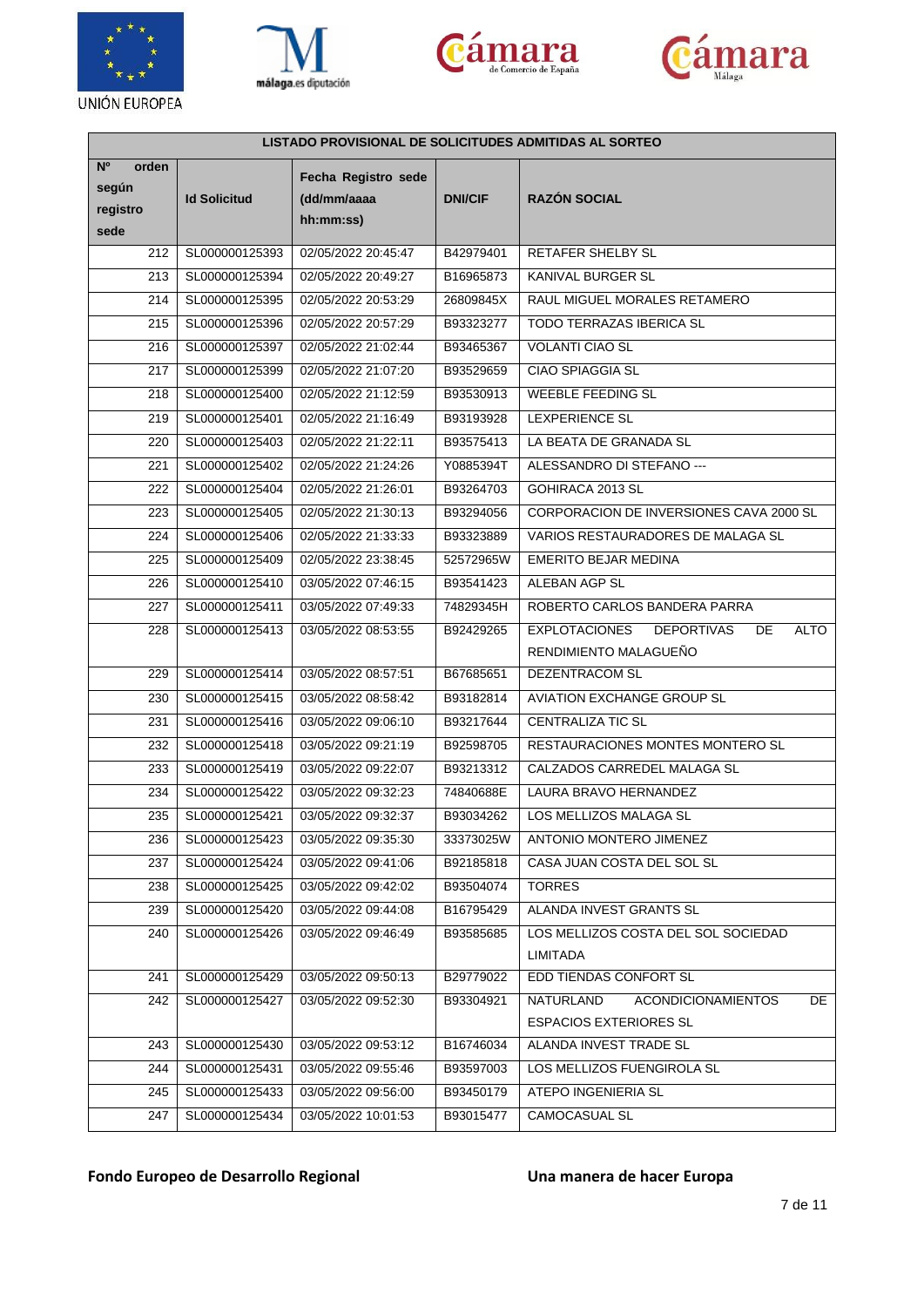







| LISTADO PROVISIONAL DE SOLICITUDES ADMITIDAS AL SORTEO |                     |                                                 |                |                                                           |  |
|--------------------------------------------------------|---------------------|-------------------------------------------------|----------------|-----------------------------------------------------------|--|
| N <sup>o</sup><br>orden<br>según<br>registro<br>sede   | <b>Id Solicitud</b> | Fecha Registro sede<br>(dd/mm/aaaa<br>hh:mm:ss) | <b>DNI/CIF</b> | <b>RAZÓN SOCIAL</b>                                       |  |
| 248                                                    | SL000000125428      | 03/05/2022 10:07:36                             | B92770734      | <b>GOTHICA CONSULTING SL</b>                              |  |
| 249                                                    | SL000000125435      | 03/05/2022 10:08:11                             | B93679967      | LOS MELLIZOS PUERTO MALAGA, S.L.                          |  |
| 250                                                    | SL000000125437      | 03/05/2022 10:18:39                             | B93332179      | LOS MELLIZOS MARBELLA SL                                  |  |
| 251                                                    | SL000000125438      | 03/05/2022 10:20:48                             | B92481019      | <b>CASA EXCELENTE SL</b>                                  |  |
| 252                                                    | SL000000125440      | 03/05/2022 10:25:59                             | B93745776      | <b>CIAO TEATINOS SL</b>                                   |  |
| 253                                                    | SL000000125441      | 03/05/2022 10:26:45                             | B93585693      | INFRAESTRUCTURA MONTES MONTERO SL                         |  |
| 254                                                    | SL000000125442      | 03/05/2022 10:31:09                             | B93652576      | AMEBA CORP COMUNICACION SL                                |  |
| 255                                                    | SL000000125443      | 03/05/2022 10:33:12                             | B93592731      | <b>CARBLADA SL</b>                                        |  |
| 256                                                    | SL000000125446      | 03/05/2022 10:39:25                             | A93616217      | CLUE TECH SA                                              |  |
| 257                                                    | SL000000125449      | 03/05/2022 10:41:21                             | 44696757Y      | ANA CRISTINA MENDOZA PIOTTO                               |  |
| 258                                                    | SL000000125450      | 03/05/2022 10:42:23                             | B93375475      | CREACION DE DEPORTES MALAGUEÑOS SL                        |  |
| 259                                                    | SL000000125448      | 03/05/2022 10:44:08                             | 44483311T      | JORGE JESUS RODRIGUEZ AMIEVA                              |  |
| 260                                                    | SL000000125445      | 03/05/2022 10:48:05                             | B93585677      | PESCADERIA LOS MELLIZOS SL                                |  |
| 261                                                    | SL000000125452      | 03/05/2022 10:48:28                             | 27393551E      | CRISTOBAL JOSE MORENO SALCEDO                             |  |
| 262                                                    | SL000000125453      | 03/05/2022 10:49:59                             | B92964436      | PIZZERIA PALETTE SL                                       |  |
| 263                                                    | SL000000125454      | 03/05/2022 10:55:38                             | B92324607      | REBALAJES DEL MEDITERRANEO SL                             |  |
| 264                                                    | SL000000125455      | 03/05/2022 10:57:14                             | 74837609W      | ELIA SANCHEZ BALLESTEROS                                  |  |
| 265                                                    | SL000000125451      | 03/05/2022 10:58:40                             | 76639179M      | CARLOS MARTINEZ VENTURA                                   |  |
| 266                                                    | SL000000125456      | 03/05/2022 11:02:01                             | B29624756      | DISEÑO Y FANTASIA SL                                      |  |
| 267                                                    | SL000000125459      | 03/05/2022 11:03:45                             | 25591673X      | ELVIRA GARCIA RINCON                                      |  |
| 269                                                    | SL000000125457      | 03/05/2022 11:08:05                             | B93270957      | FORMACION EMPLEO Y DEPORTE SL                             |  |
| 270                                                    | SL000000125462      | 03/05/2022 11:12:53                             | B93222438      | JABEL GESTION DE PATRIMONIO SL                            |  |
| 271                                                    | SL000000125465      | 03/05/2022 11:15:28                             | B93133791      | VIMALSA WORLD SL                                          |  |
| 272                                                    | SL000000125458      | 03/05/2022 11:16:10                             | B93342954      | CLINICAS VITALI SALUD SL                                  |  |
| 273                                                    | SL000000125468      | 03/05/2022 11:16:53                             | B93246692      | VALSSPORT GESTION DEPORTIVA MESONERO                      |  |
|                                                        |                     |                                                 |                | ROMANOS SL                                                |  |
| 274                                                    | SL000000125469      | 03/05/2022 11:18:27                             | B93478220      | VITASEG 2016 SL                                           |  |
| 275                                                    | SL000000125466      | 03/05/2022 11:20:29                             | B29796612      | <b>VENCHIPA SL</b>                                        |  |
| 276                                                    | SL000000125470      | 03/05/2022 11:20:35                             | 53697283B      | JESUS VALLE GONZALEZ                                      |  |
| 277                                                    | SL000000125463      | 03/05/2022 11:20:53                             | B92690056      | RIVARAMA INVERSIONES INMOBILIARIAS SL                     |  |
| 278                                                    | SL000000125464      | 03/05/2022 11:23:01                             | B93507804      | PROYECTOS,<br><b>INSTALACIONES</b><br><b>INGESAL</b><br>Y |  |
|                                                        |                     |                                                 |                | <b>MANTENIMIENTOS SL</b>                                  |  |
| 279                                                    | SL000000125472      | 03/05/2022 11:26:47                             | B92975937      | VALSSPORT GESTION DEPORTIVA SL                            |  |
| 280                                                    | SL000000125473      | 03/05/2022 11:27:48                             | B06907638      | MADEINTERRANEA APARTAMENTOS TURISTICOS<br><b>SL</b>       |  |
| 281                                                    | SL000000125475      | 03/05/2022 11:28:23                             | X2981441C      | <b>JOSEPH MELUL</b>                                       |  |
| 282                                                    | SL000000125474      | 03/05/2022 11:28:56                             | B93563591      | MONTES MONTERO Y OTROS, S.L.                              |  |
| 283                                                    | SL000000125471      | 03/05/2022 11:30:21                             | X2398111Q      | THOMAS WELLER                                             |  |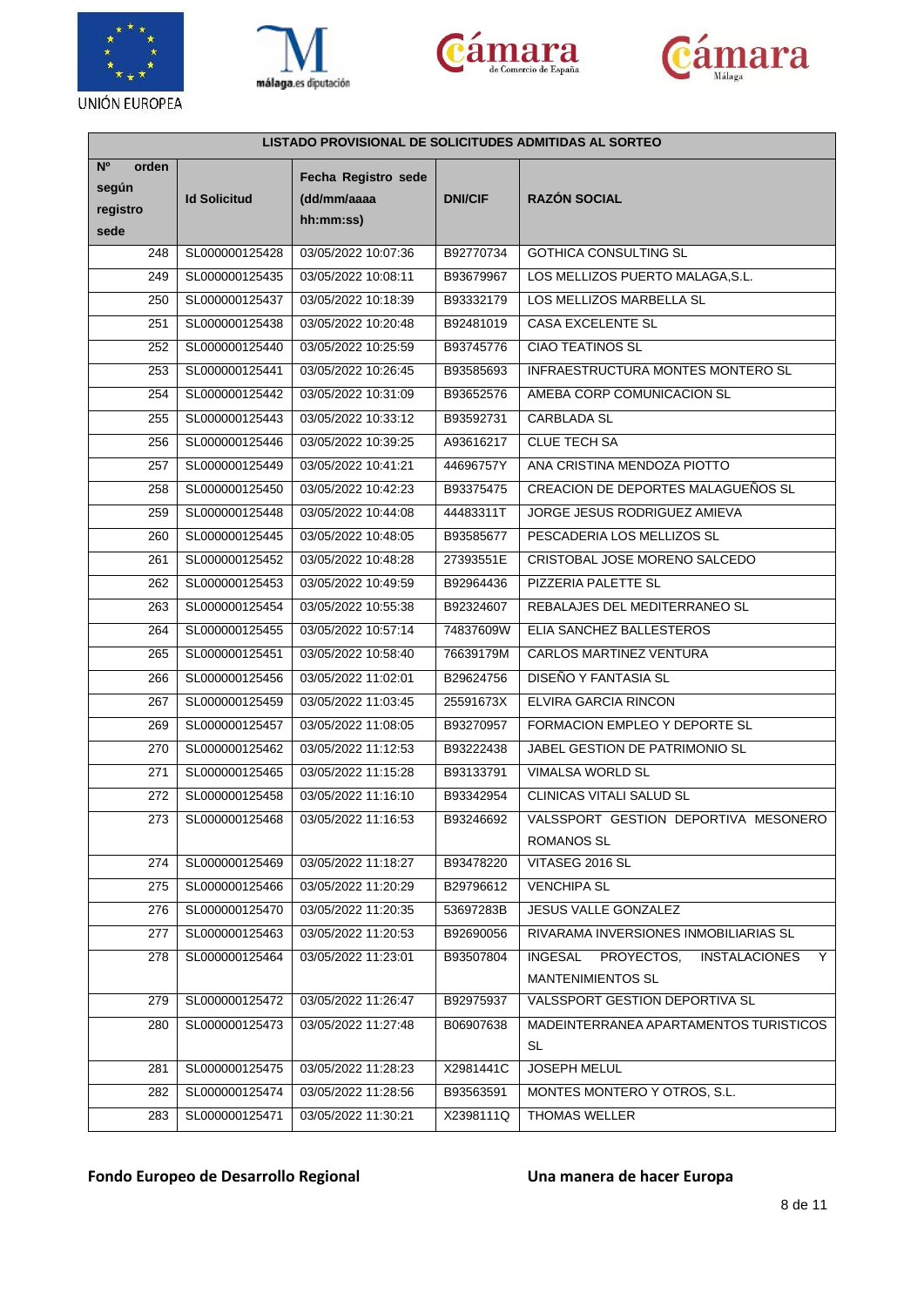







| LISTADO PROVISIONAL DE SOLICITUDES ADMITIDAS AL SORTEO |                     |                                                 |                |                                            |  |
|--------------------------------------------------------|---------------------|-------------------------------------------------|----------------|--------------------------------------------|--|
| N <sup>o</sup><br>orden<br>según<br>registro<br>sede   | <b>Id Solicitud</b> | Fecha Registro sede<br>(dd/mm/aaaa<br>hh:mm:ss) | <b>DNI/CIF</b> | <b>RAZÓN SOCIAL</b>                        |  |
| 284                                                    | SL000000125477      | 03/05/2022 11:31:32                             | B93107449      | VALSSPORT CIUDAD JARDIN SL                 |  |
| 286                                                    | SL000000125479      | 03/05/2022 11:35:29                             | B29014032      | AUTOMOVILES MERIDA SL                      |  |
| 287                                                    | SL000000125480      | 03/05/2022 11:37:08                             | A29091519      | HERMANOS SANCHEZ LAFUENTE SA               |  |
| 288                                                    | SL000000125482      | 03/05/2022 11:37:32                             | 72750329H      | MARIA GIL ORIVE                            |  |
| 289                                                    | SL000000125486      | 03/05/2022 11:39:22                             | B93654457      | ORTIZ-CORDERO ASOCIADOS SL                 |  |
| 290                                                    | SL000000125487      | 03/05/2022 11:40:51                             | B29053816      | PROMOTORA CULTURAL MALAGUEÑA SL            |  |
| 291                                                    | SL000000125481      | 03/05/2022 11:40:53                             | B93295152      | SMARTTECH SYSTEMS SL                       |  |
| 292                                                    | SL000000125484      | 03/05/2022 11:41:10                             | E92812395      | FARMACIA BOQUETILLO CB                     |  |
| 293                                                    | SL000000125488      | 03/05/2022 11:42:43                             | B92448414      | MARVEL CONSTRUCCION Y CALIDAD SL           |  |
| 294                                                    | SL000000125485      | 03/05/2022 11:43:29                             | B93431625      | <b>IMOBILTUR EUROPA SL</b>                 |  |
| 295                                                    | SL000000125490      | 03/05/2022 11:44:24                             | B09610080      | <b>CLEMEN AUTO SL</b>                      |  |
| 296                                                    | SL000000125492      | 03/05/2022 11:48:21                             | B93513869      | MARVEL INSTALACIONES Y SERVICIOS SL        |  |
| 298                                                    | SL000000125483      | 03/05/2022 11:57:24                             | B93734168      | TUETT FORMACION, S.L.                      |  |
| 299                                                    | SL000000125496      | 03/05/2022 11:57:55                             | 44589584J      | MATIAS JAVIER MUÑOZ PENNACHIO              |  |
| 300                                                    | SL000000125497      | 03/05/2022 12:02:03                             | B42953166      | ELECTROSIMO ENERGIA SL                     |  |
| 301                                                    | SL000000125499      | 03/05/2022 12:03:39                             | B93066553      | MILASER XXI SL                             |  |
| 302                                                    | SL000000125500      | 03/05/2022 12:04:03                             | B29058252      | FERNANDEZ RUIZ Y AGUILAR SL                |  |
| 303                                                    | SL000000125498      | 03/05/2022 12:04:17                             | X0570322Z      | OLIVER PERRY MACON                         |  |
| 304                                                    | SL000000125502      | 03/05/2022 12:15:34                             | B92119098      | MORALES ILUMINACION SL                     |  |
| 305                                                    | SL000000125493      | 03/05/2022 12:17:36                             | B92747526      | DISEÑOS DE JARDINES, PAISAJES Y EXTERIORES |  |
|                                                        |                     |                                                 |                | MEDITERRANEUM SL                           |  |
| 306                                                    | SL000000125503      | 03/05/2022 12:18:54                             | 53370577C      | <b>CIPRIANO RAMOS RUIZ</b>                 |  |
| 307                                                    | SL000000125505      | 03/05/2022 12:20:35                             | B93565463      | <b>GUZMAN BIOTECH SL</b>                   |  |
| 308                                                    | SL000000125508      | 03/05/2022 12:23:31                             | B93183093      | LEISURE AND MARKETING BLUE ROSES SL        |  |
| 309                                                    | SL000000125507      | 03/05/2022 12:27:25                             | J09830837      | ONE MORE PEDAL COMPANY, SC                 |  |
| 310                                                    | SL000000125513      | 03/05/2022 12:31:40                             | B92763739      | CENTRAL DE RECAMBIOS VELEZ SL              |  |
| 311                                                    | SL000000125511      | 03/05/2022 12:33:07                             | A93521201      | <b>GADEL INTERMEDIACION ETT SA</b>         |  |
| 312                                                    | SL000000125514      | 03/05/2022 12:33:57                             | Y7902129X      | ROBERTO MAGGIONI                           |  |
| 313                                                    | SL000000125509      | 03/05/2022 12:37:06                             | 53700154F      | ROCIO SANTOS DIAZ                          |  |
| 314                                                    | SL000000125512      | 03/05/2022 12:44:42                             | B93723823      | MADE IN MALAGA COMPANY SL                  |  |
| 315                                                    | SL000000125517      | 03/05/2022 12:45:30                             | B92908441      | SAN CRISTOBAL 2007 SL                      |  |
| 316                                                    | SL000000125516      | 03/05/2022 12:50:10                             | 53700304L      | PATRICIA SANTOS DIAZ                       |  |
| 317                                                    | SL000000125520      | 03/05/2022 12:52:07                             | 78013719L      | <b>VLADIMIR LUBOMIROV NIKOLOV</b>          |  |
| 318                                                    | SL000000125501      | 03/05/2022 12:57:10                             | B93314664      | Elephantpink Creative SI.                  |  |
| 319                                                    | SL000000125521      | 03/05/2022 12:57:20                             | 53697010Z      | JOSE VICENTE MATEOS DEL CASTILLO           |  |
| 320                                                    | SL000000125522      | 03/05/2022 12:58:19                             | B29826872      | SERVISUR ASESORES SL                       |  |
| 321                                                    | SL000000125523      | 03/05/2022 12:58:52                             | 75815732G      | JOSE CARLOS COSME VIDAL                    |  |
| 322                                                    | SL000000125526      | 03/05/2022 13:07:40                             | B93680379      | BUSINESS GROWTH CONSULTING SL              |  |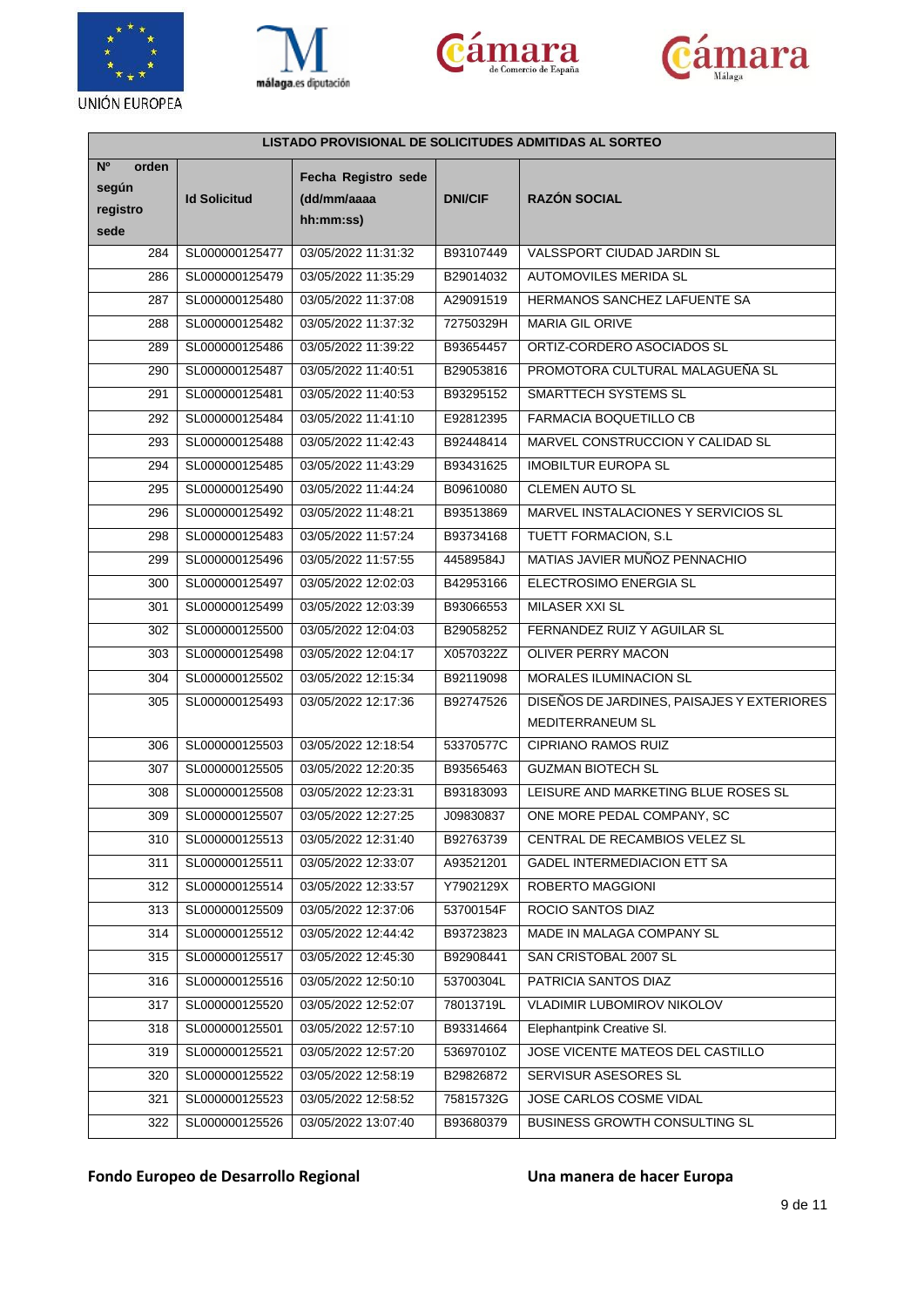







| LISTADO PROVISIONAL DE SOLICITUDES ADMITIDAS AL SORTEO |                     |                                                 |                |                                                     |  |
|--------------------------------------------------------|---------------------|-------------------------------------------------|----------------|-----------------------------------------------------|--|
| N <sup>o</sup><br>orden<br>según<br>registro<br>sede   | <b>Id Solicitud</b> | Fecha Registro sede<br>(dd/mm/aaaa<br>hh:mm:ss) | <b>DNI/CIF</b> | <b>RAZÓN SOCIAL</b>                                 |  |
| 323                                                    | SL000000125525      | 03/05/2022 13:10:45                             | B93655314      | MOTOBLOCKCHAIN SL                                   |  |
| 324                                                    | SL000000125528      | 03/05/2022 13:14:25                             | G93583938      | ASOC DE EMPRESARIOS PLAZA BAILEN                    |  |
| 325                                                    | SL000000125529      | 03/05/2022 13:17:52                             | 44584976M      | MARIA DE LA TRINIDAD CRESPO GALLEGO                 |  |
| 326                                                    | SL000000125524      | 03/05/2022 13:18:39                             | B93611721      | <b>EVERLIGHTING SL</b>                              |  |
| 327                                                    | SL000000125533      | 03/05/2022 13:19:22                             | B56025265      | <b>BECONET FIBRA SL</b>                             |  |
| 328                                                    | SL000000125506      | 03/05/2022 13:19:58                             | 74855050D      | ELISA ISABEL BOTELLA GALINDO                        |  |
| 329                                                    | SL000000125536      | 03/05/2022 13:21:41                             | 24987261S      | ANDRES OLIVARES MORILLAS                            |  |
| 330                                                    | SL000000125535      | 03/05/2022 13:22:08                             | B93663722      | <b>GAPS HISPANIA SL</b>                             |  |
| 331                                                    | SL000000125534      | 03/05/2022 13:22:50                             | B93431781      | SOLUCIONES GLOBALES RADIOCOMUNICACION<br><b>SL</b>  |  |
| 332                                                    | SL000000125531      | 03/05/2022 13:24:12                             | B93749109      | QUARK ARQUITECTURA SL                               |  |
| 333                                                    | SL000000125537      | 03/05/2022 13:26:52                             | B92918564      | <b>UNICESPED SL</b>                                 |  |
| 334                                                    | SL000000125539      | 03/05/2022 13:28:44                             | B93582401      | <b>MAUPREV SL</b>                                   |  |
| 335                                                    | SL000000125538      | 03/05/2022 13:31:42                             | B92996321      | SERVILIMPSA CENTRO ESPECIAL DE EMPLEO SL            |  |
| 336                                                    | SL000000125540      | 03/05/2022 13:32:58                             | B93223204      | IN                                                  |  |
| 337                                                    | SL000000125541      | 03/05/2022 13:33:39                             | B93117901      | <b>TRAVELENGLISH SLNE</b>                           |  |
| 338                                                    | SL000000125542      | 03/05/2022 13:36:40                             | B93732634      | BEST GARDEN 2020 SL                                 |  |
| 339                                                    | SL000000125545      | 03/05/2022 13:40:43                             | B93442598      | DISEÑA TU EVENTO SL                                 |  |
| 340                                                    | SL000000125544      | 03/05/2022 13:44:10                             | B93462638      | INNOVATE POWERING ELECTRONIC SL                     |  |
| 341                                                    | SL000000125547      | 03/05/2022 13:44:44                             | B93369932      | RENTAL BOUTIQUE SL                                  |  |
| 342                                                    | SL000000125543      | 03/05/2022 13:46:03                             | B42999367      | INNOVACIONES TECNOLOGICAS DE ANDALUCIA<br><b>SL</b> |  |
| 343                                                    | SL000000125546      | 03/05/2022 13:46:20                             | B01948157      | FORMIA INSTITUTO DE FORMACION                       |  |
|                                                        |                     |                                                 |                | PROFESIONAL SL                                      |  |
| 344                                                    | SL000000125549      | 03/05/2022 13:47:43                             | B93572311      | COLCHONERIA 3000 SL                                 |  |
| 345                                                    | SL000000125550      | 03/05/2022 13:52:40                             | B92823129      | SOLARTIME SL                                        |  |
| 346                                                    | SL000000125552      | 03/05/2022 13:53:13                             | B92315506      | CLINICA OCULAR DR. TIRADO SLP                       |  |
| 347                                                    | SL000000125553      | 03/05/2022 13:55:36                             | B29195484      | MAUDE STUDIO, SL                                    |  |
| 348                                                    | SL000000125548      | 03/05/2022 13:56:03                             | 74865657J      | ISABEL BELEN UTRERA ORTEGA                          |  |
| 349                                                    | SL000000125551      | 03/05/2022 13:56:17                             | G93142107      | ASOCIACION EDAU - EDUCACION Y AUTISMO               |  |
| 350                                                    | SL000000125554      | 03/05/2022 13:59:37                             | B76367689      | EDITORIAL FAE S.L.                                  |  |